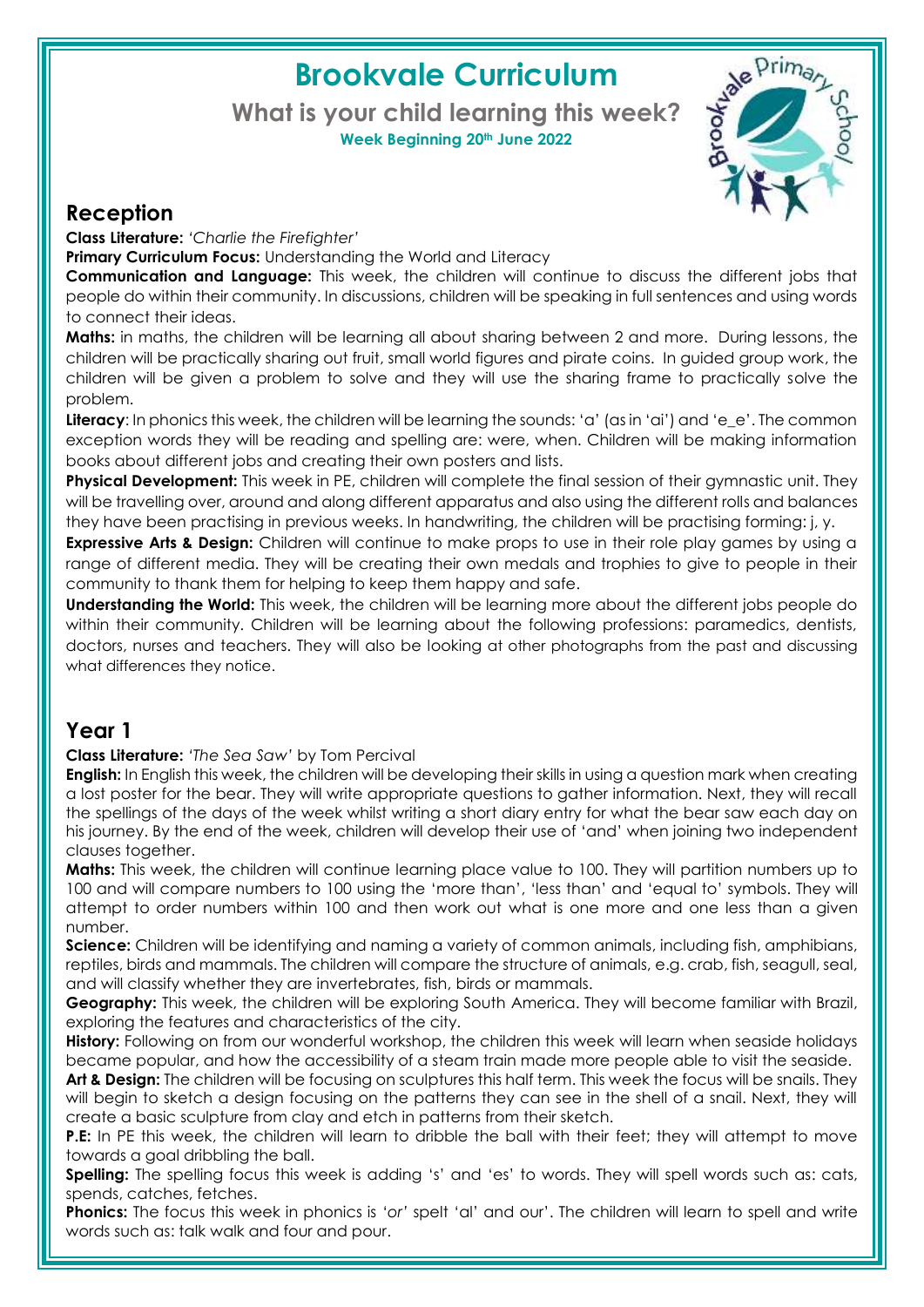### **Year 2**

**Class Literature:** *'Toys in space'* by Mini Grey

**English:** The children will continue their English unit based on the book 'Toys in space'. Having sequenced the story last week, the children will start the week by writing a space log in the role of one of the toys. Following this, they will plan and write a setting description of where the main character Hoctopize comes from before creating their own character, which they will include in their own version of the story the following week.

**Maths:** This week, the children will be continuing their unit on time. They will start the week by recapping their year 1 knowledge on telling the time to the hour and half past. They will then be introduced to quarter to and quarter past as well as telling the time in 5-minute intervals.

**Science:** This week, the children will continue their Science unit looking at materials. In this lesson, the children will be exploring different products that are made from wood. They will learn the process by which wood is made into paper and write instructions for this.

**Geography:** The children will continue with their unit on Africa. This week, the children will explore the different landscapes in Kenya and will write a postcard to their friend about what they have seen on their trip to Africa.

**History:** This week, the children will continue their new unit looking at intrepid explorers. This lesson will explore what happened during Christopher Columbus' voyage. They will take on the role of Christopher Columbus and write a letter describing his voyage and what he found.

**Music:** This week, the children will appraise 'Mbube' by Soweto Gospel Choir Miriam Makeba before learning to play the accompaniment to 'Hands, Feet, Heart' on the glokenspeil.

**Computing:** This week, the children will be using scratch jr to test the algorithms they wrote last lesson, using all of the knowledge they have acquired in their unit.

**DT:** Children will learn how to neatly cut fabric around a template as well as to pin fabric accurately in order to create their own money pouch.

**PDW:** This week, the children will be exploring what makes a good friend. They will write their own advert for a great friend.

**P.E:** Children will continue their unit on target games. This lesson will focus on developing an understanding of the different target games using the skill of kicking. They will learn how to step next to the ball and kick with the inside of their foot.

**Spelling:** This week's spelling focus will be near homophones and homophones, such as: be and bee and one and won.

**Phonics:** This week the children will blend and segment words containing the phonemes /n/ spelt 'kn' as well as 'gn' before moving onto blending words containing the phoneme /r/ spelt with 'wr'.

## **Year 3**

**Class Literature:** *'The Pied Piper of Hamelin'* by Michael Morpurgo and *'Gregory Cool'* by Michelle Binch **English:** This week, the children will be writing a persuasive letter to the Mayor of Hamelin advising him as to whether the Pied Piper should be paid for eradicating all the rats from Hamelin. The children will then move onto planning and writing their own legend narrative.

**Maths:** This week, the children will continue to focus on their maths topic of time. The children will start by exploring the 24-hour clock, building upon their prior knowledge of measuring time and through using am and pm. The children will then move onto finding and calculating the duration, before identifying start and end times.

**Science:** This week, the children will be answering the key question: 'How do magnetic forces work?'. The children will use magnets to explore how they work and will use scientific vocabulary accurately, such as attract and repel to describe how such forces work.

**Geography:** This week, the children will be answering the key question: 'Which human and physical features does India have?'. The children will categorise a range of features and landmarks using geographical vocabulary.

**History:** This week, the children will be studying the key city state of Athens by answering the key question: 'Why was Athens so strong?'

**Design Technology:** This week, the children will be learning that importing food impacts the environment and is one of the reasons why we should eat seasonal foods grown in the UK

**Music:** This week, the children will be recapping on how to play the recorder exploring their new music unit, bringing us together, in which the children will study a range of songs surrounding the themes of peace, friendship and unity.

**Computing:** This week, the children will continue with their unit on Scratch. The children will use their prior knowledge of tinkering with Scratch by creating loops to create their own Scratch based animation.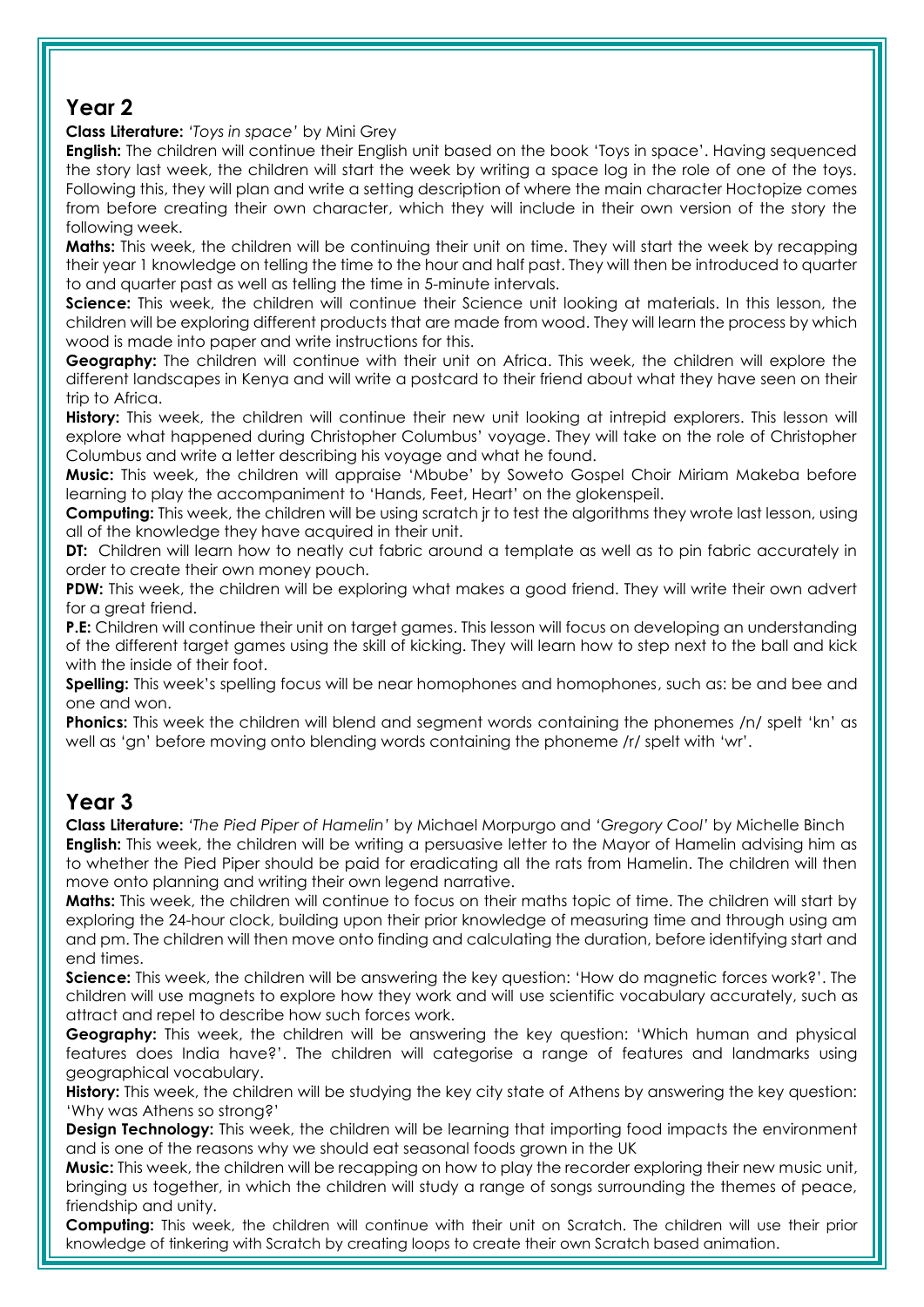**R.E:** This week, the children will continue to learn about Islamic Rites of Passage by studying what happens at muslim marriage ceremonies.

**French:** This week, the children will be consolidating their knowledge of counting from 1 to 10 in French. **P.E:** This week, the children will be continuing with their unit of rounders. Children will be learning to run around the outside of the bases and make decisions on where to stop when they are running.

**Spelling:** This week, the children will be studying words ending with a /cher/ sound spelt with 'ture', such as: lecture, mature and texture.

#### **Year 4**

**Class Literature:** '*Ice Palace'* by Robert Swindells and '*Weslandia'* by Paul Fleischman.

**English:** At the beginning of the week, the children will be discussing their opinions about Weslandia, including their likes/dislikes, the themes of the book, and any connections it has to other texts they have read. They will then be using their notes to write a detailed book review. At the end of the week, the children will be using their knowledge of the book to describe how the main character has changed throughout the story.

**Maths:** The children will begin their next unit on geometry. At the beginning of the week, they will be practising making half, quarter, and three-quarter turns in both clockwise and anti-clockwise directions, before then recognising that a right-angle is a quarter turn. Towards the end of the week, the children will be identifying and comparing angles, using the words 'acute', 'obtuse' and 'right-angle'.

**Science:** The children will be exploring the key question, 'What is the relationship between distance and volume?' They will be creating a string telephone to explain how sound travels, and how sounds change over distance.

Geoaraphy: On Monday 20<sup>th</sup> June, the children will take part in a Mexico Day! They will be immersed into the culture of Mexico, including learning some Spanish, making a Mexican dish, learning a Mexican dance, and designing and creating a costume, belt, and a mask for a Lucha Libre wrestler to wear!

**History:** The children will be continuing to create a whole class fact book about King Alfred the Great.

**Music:** The children will continue their keyboard sessions with the external music teacher.

**R.E:** As part of their Buddhism topic, the children will be learning how Buddhists pay respect to Buddha. They will explore the Buddhist festival of Loy Krathong and the different objects that are present there, including incense, candles and flowers.

**French:** The children will continue to collate their existing knowledge to improve a paragraph about themselves, including their age, birthday, and their likes and dislikes.

**P.E:** This week in tennis, the children will be developing the skill of returning the ball using their forehand. They will start in the ready position and understand that as the ball approaches, they must move their feet to get in line with it.

**Spelling:** The children will be exploring words which add the suffix –ous, including: tremendous, enormous, jealous etc.

## **Year 5**

**Class Literature**: *'The Boy at the back of the class'* by Onjali Q. Rauf

**English:** This week, the children will continue with their suspense writing linked to our visual literacy unit 'Francis Brandywine'. The children will begin to explore simple, compound and complex sentences and understand what key skills are required to make a sentence complex. They will recap the use of adjectives from last week's lessons and will begin to write a setting description about Quetico Park using appropriate language choices for suspense writing.

**Maths:** Year 5 will start their new unit exploring position and direction. This will be the first time they are introduced to coordinates and describe their position on the first quadrant. They will then explore how to read coordinates and develop their understanding of coordinates by plotting given points on a 2D grid. Once they have mastered plotting coordinates and reading them, they will be introduced to translation focusing on finding the vertex they wish to translate from and change the orientation of their 2D shape.

**Science:** This week, the children will compare how different animals reproduce and grow. They will recap their learning on fertilisation and will begin to describe the typical life cycle of mammals, then show the different gestation periods of a variety of mammals. They will research and describe the lifecycles of a variety of animals from different groups including reptiles, amphibians and fish. They will focus on how they reproduce, the way their offspring grow and develop, and how their life cycles differ.

**History:** This week children will explore the technology used by the Indus Valley civilisation. Children will look at primary sources, including a scale with weights. They will learn that the accuracy of these weights was much more advanced and organised than people in the Bronze Age Britain were.